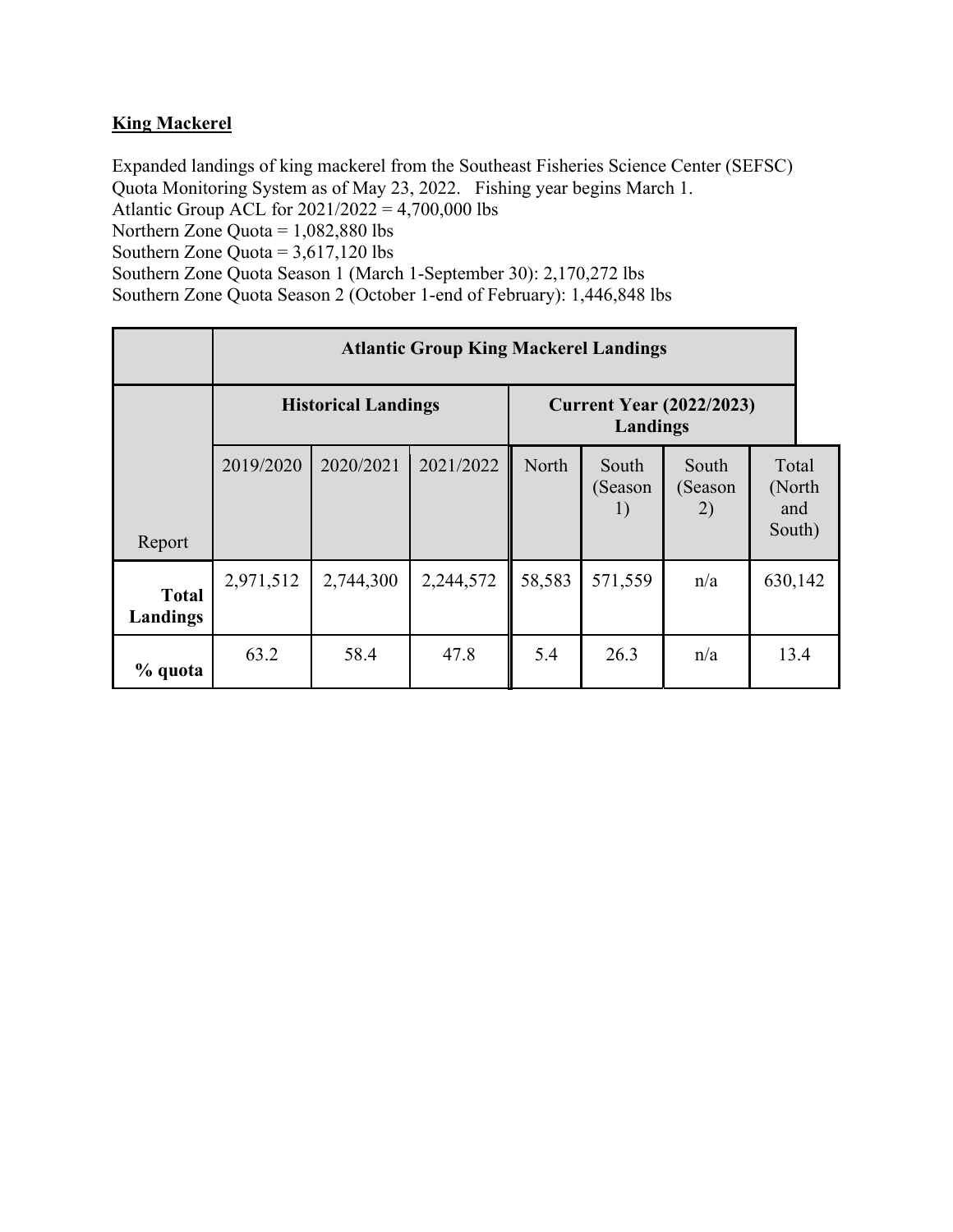## **Spanish Mackerel**

Expanded landings of Spanish mackerel from the SEFSC Quota Monitoring System as of May 23, 2022. Fishing year begins March 1. ACL for 2020/2021= 3,330,000 lbs Northern Quota =  $662,670$  lbs Southern Quota =  $2,667,330$  lbs (Adjusted quota =  $2,417,330$  lbs).

|                           | <b>Atlantic Group Spanish Mackerel Landings</b> |           |           |  |                                             |         |         |  |
|---------------------------|-------------------------------------------------|-----------|-----------|--|---------------------------------------------|---------|---------|--|
|                           | <b>Historical Landings</b>                      |           |           |  | <b>Current Year (2022/2023)</b><br>Landings |         |         |  |
| Report                    | 2019/2020                                       | 2020/2021 | 2021/2022 |  | North                                       | South   | Total   |  |
| <b>Total</b>              | 3,704,581                                       | 4,300,360 | 3,575,552 |  | 240,792                                     | 323,871 | 564,663 |  |
| $\frac{6}{6}$<br>adjusted |                                                 |           |           |  | n/a                                         | 13.4    | n/a     |  |
| % quota                   | 111.2                                           | 129.1     | 107.4     |  | 36.3                                        | 12.1    | 17.0    |  |

The commercial sector in the Northern Zone closed on August 24, 2019. The commercial sector for the Southern Zone closed on February 5, 2019. The trip limit for the Atlantic Spanish mackerel was reduced to 1,500 and 500 lbs on December 26, 2018, and January 27, 2019, respectively. During the 2019/2020 fishing season, the trip limit for the Atlantic Spanish mackerel was reduced to 1,500 and 500 lbs on December 24, 2019, and January 29, 2020, respectively. During the 2020/2021 fishing year, the commercial sector in the Northern Zone was closed on July 17, 2020. The commercial sector in the Northern Zone closed on July 22, 2020. The commercial sector in the Northern Zone closed on June 28, 2021. The commercial sector in the Southern Zone closed on January 5, 2022.